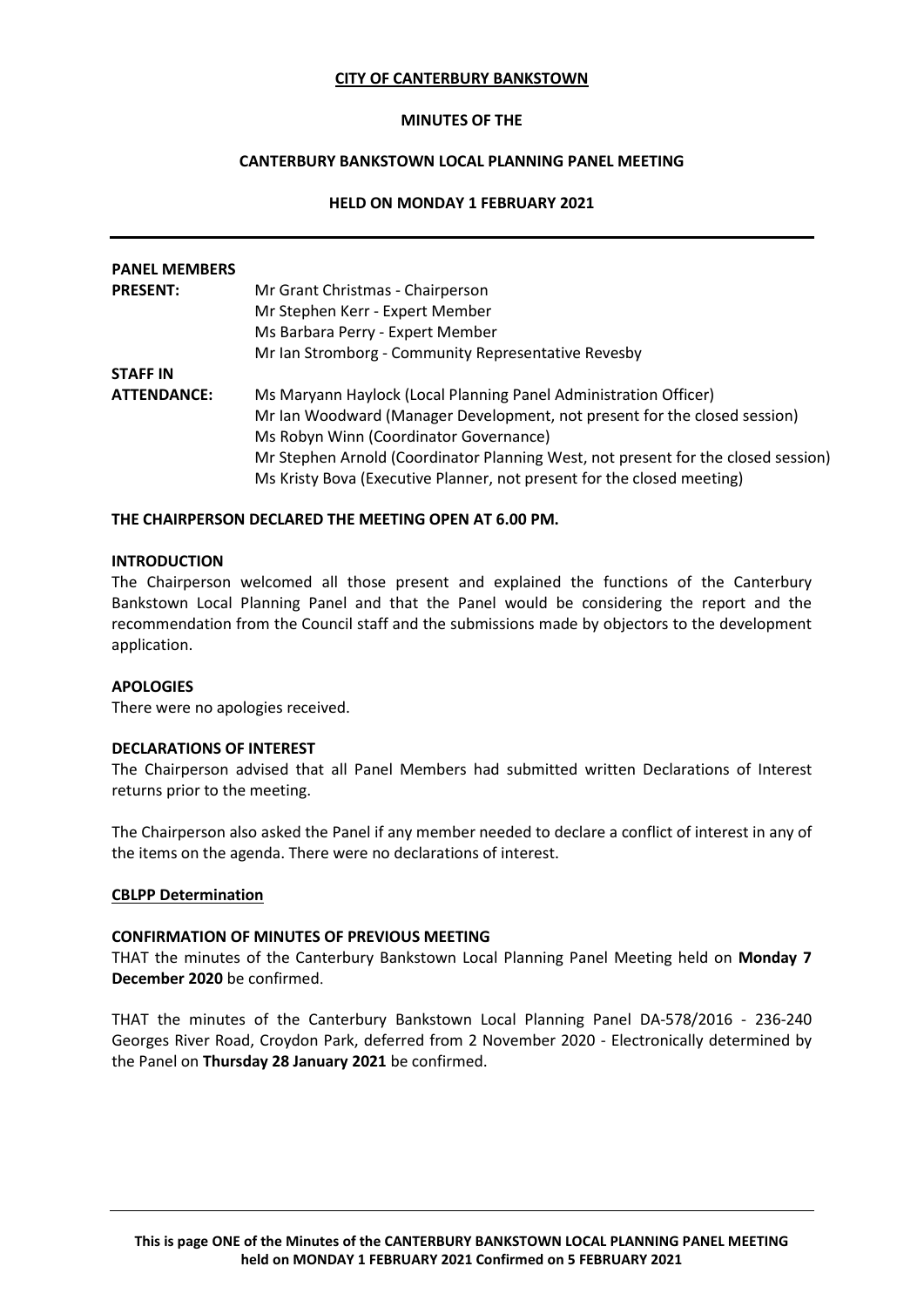# **1 26 AND 28 TRURO PARADE, PADSTOW: DEMOLITION OF EXISTING STRUCTURES AND CONSTRUCTION OF A MULTI DWELLING HOUSING DEVELOPMENT COMPRISING NINE DWELLINGS AND STRATA TITLE SUBDIVISION.**

## **Site Visit**

Panel members carried out their own site inspections prior to the public hearing.

## **Written Submission**

• A written submission was received for this matter from Marika Momircevksi.

## **Public Addresses**

The following people addressed the meeting in relation to this item:

- Kim Williams (objector)
- Fiona & Glenn Leishman (objectors)
- Harry Galanos (objector)
- George Mourad (applicant)
- Tim Stewart (Town Planner)

## **Panel Assessment**

Mr Ian Stromborg was the Community Panel Member present for the deliberation and voting for this matter.

The Panel considered that the proposed development was, on balance, worthy of approval. The Panel gave careful consideration to the fact that the development was now prohibited but for the savings clause in clause 1.8A(2) of the Bankstown Local Environmental Plan 2015. However, the Panel gave weight to the intent of clause 1.8A(2) which was to save undetermined development applications of this type. The Panel was also supportive of the written request to justify the contravention of the maximum wall height development standard. In this regard, the Panel concluded that compliance with the standard was unnecessary in the circumstances as the breach did not cause any additional environmental impact.

The Panel carefully considered the impacts of the proposal on the adjoining properties in terms of overshadowing and loss of privacy. The Panel concluded that these impacts were not of such affect to warrant refusal of the application but that a condition of consent requiring some amelioration of the overlooking was required.

The Panel also concluded that a number of additional/amended conditions were required to address matters raised by the objectors to the application.

#### **CBLPP Determination**

THAT:

1. Pursuant to the provisions of clause 4.6 of the Bankstown Local Environmental Plan 2015 ("the LEP"), the Panel is satisfied that the written request in relation to the contravention of the maximum wall height development standard in clause 4.3(2B)(c)(ii) of the LEP has adequately addressed the required matters in clause 4.6 of the LEP. The Panel agrees that the written request demonstrates that compliance with the development standard is unnecessary in the circumstances of the case and there are sufficient environmental planning grounds to justify contravening the development standard. Further, the Panel considers that the proposed development will be in the